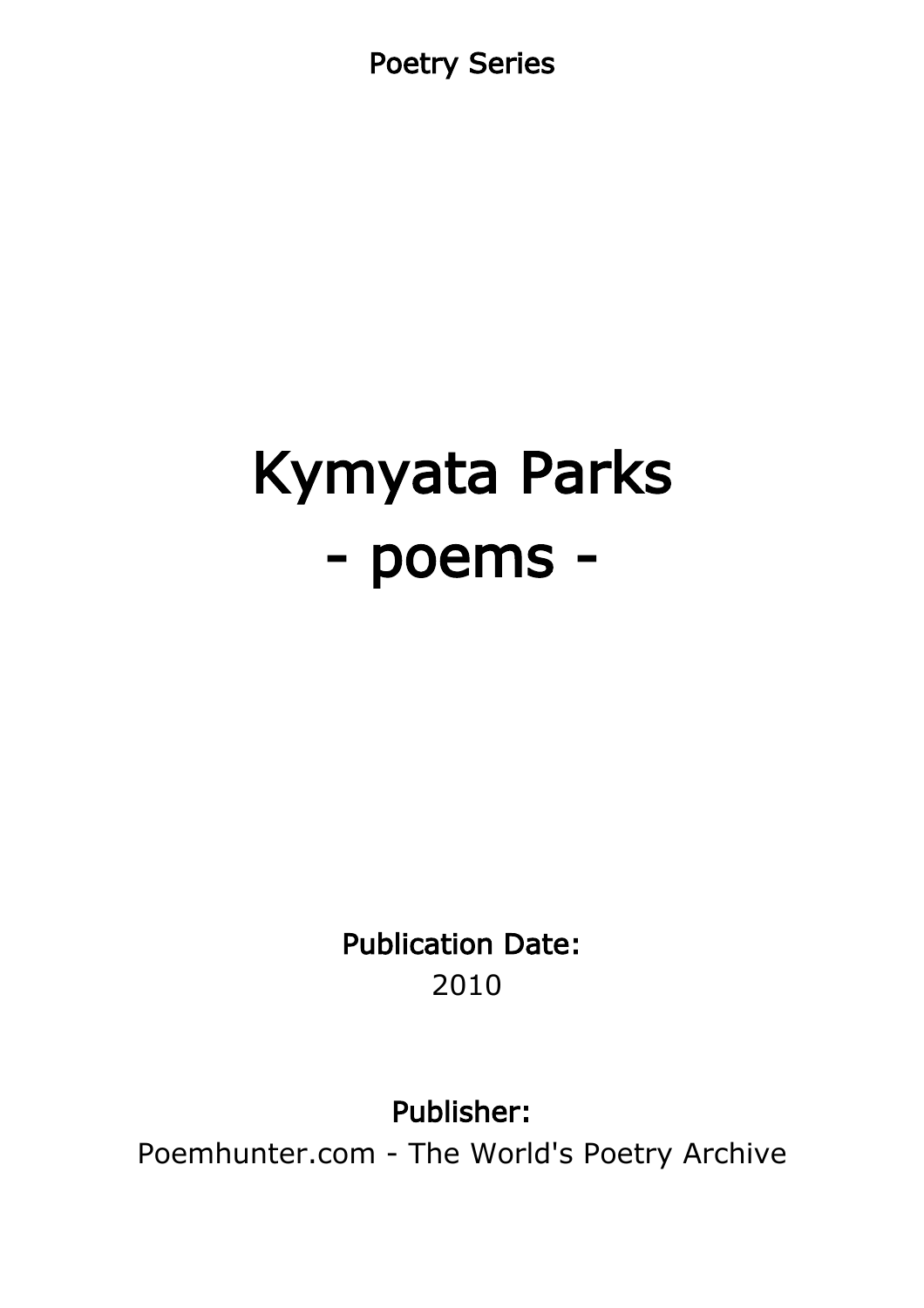# Kymyata Parks()

my name is Kymyata Parks,

I absolutely love writing it's something I do every day, I take all my feelings and write it down, one day I plan to become a proffessional at it, and write my own book, Please comment my poems, i would love love love your feedback [[;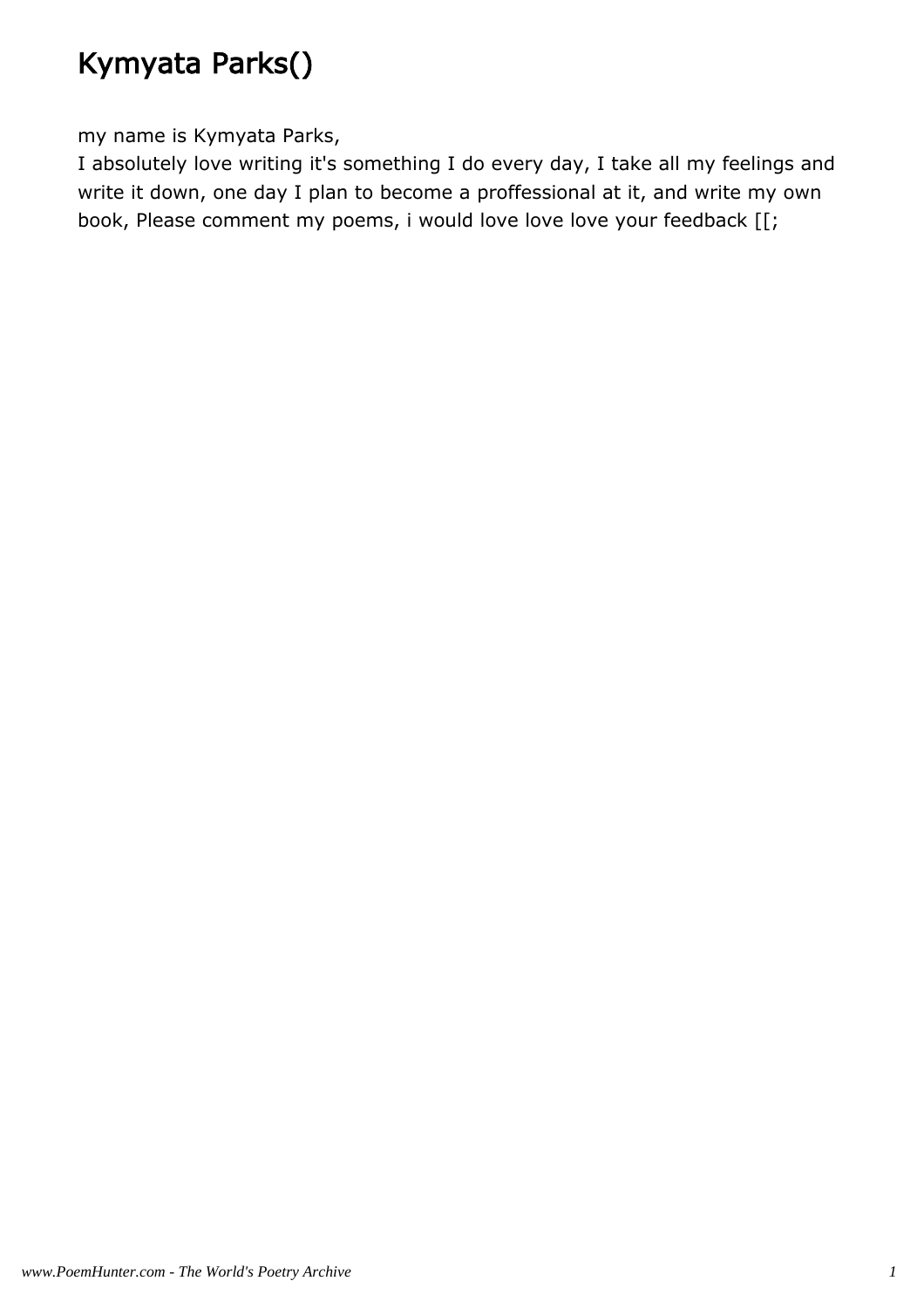#### Broken Heart

We couldn't live with out eachother,

But yet we fell apart,

And he took so much from me... he left a hole in my heart,

The pain was unbearable, As if he threw Darts,

And he played me so well in his game, I couldn't figure where to start.

And the fact he left a hole in my heart, My hole world has fallen apart,

How does it feel to break a young girls heart?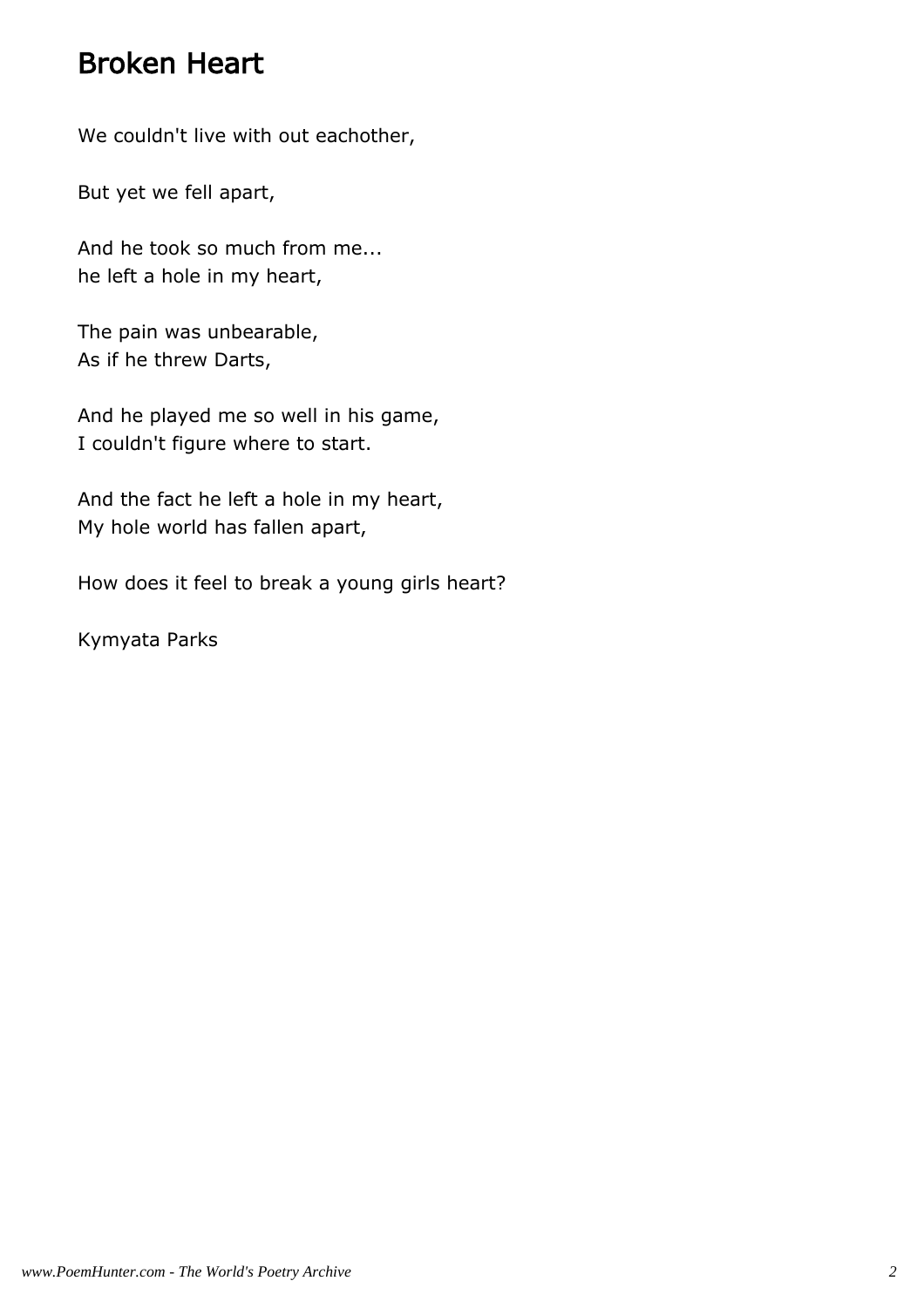# Hate

I hate the fact i love you when i never planned to start,

i hate the fact that you made my whole world fall apart,

i hate the fact that you will always have an affect on me,

i hate the fact that my feelings are taking a huge tole on me,

i hate the fact you make me cry almost every night,

i hate the fact you make me seem like im nothing, which leaves a big hole in my heart,

i hate the fact all you did was use, and got everything from me,

i hate the fact that none of this will never change,

i hate the fact that nothing will ever be the same.

i hate the fact i didnt listen when they told me not to say,

Maybe if i wouldve listened things wouldn't be this way.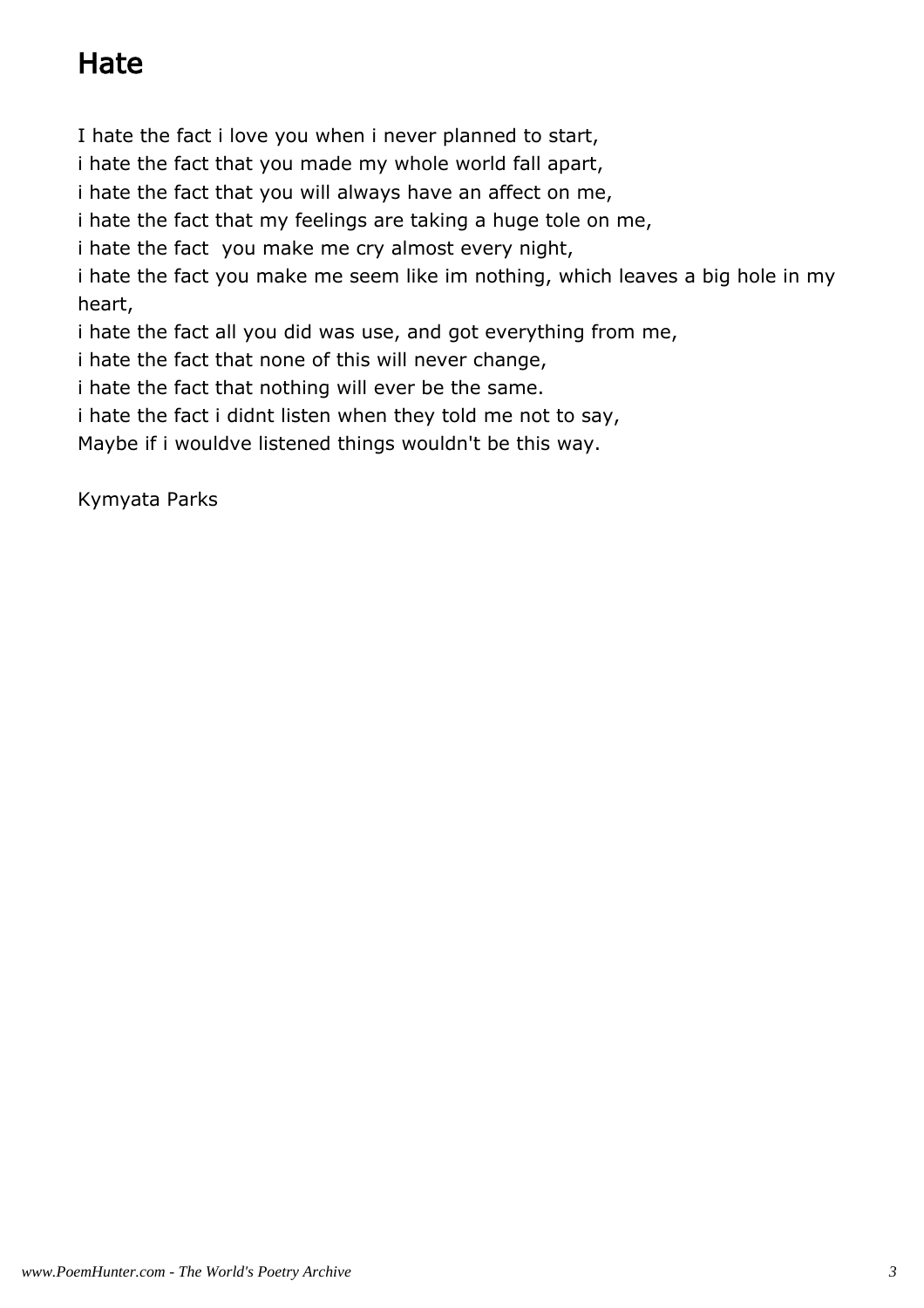# I Remember

I remember Crying every night over you,

I was completely clueless,

I was blind from my left side to know anyone would have the Right to do what you did,

You broke me in more than two, you broke me in three,

If you didn't love me you could of told me, and i wouldn't of thought we were ment to be.

You not only abused me inside but it took a huge effect on the out.

You completely destroyed me, It took me a while to stand on my own too feet.

Our ends will never meet. No one ever deserves Mistreat.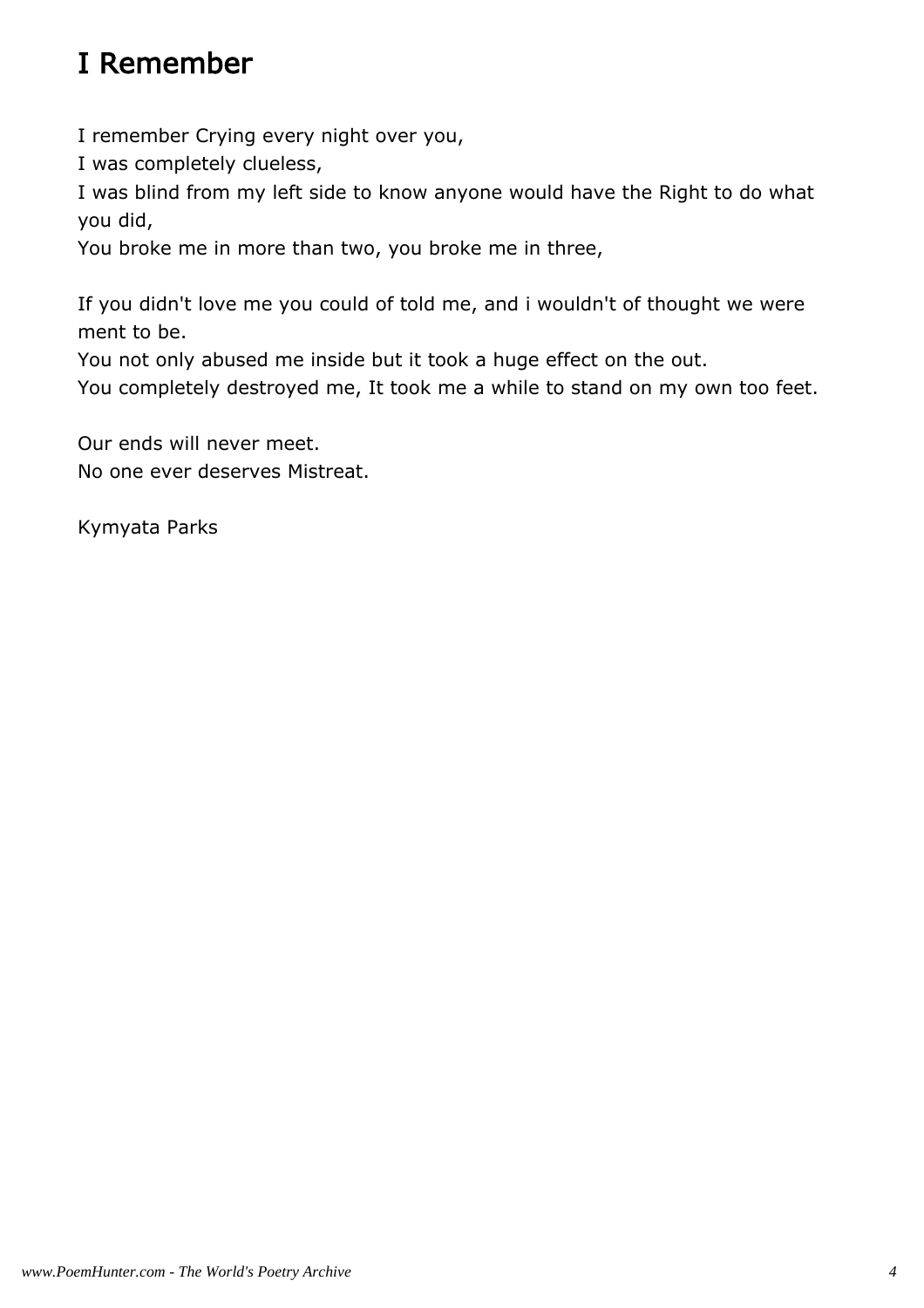## It's A Ritual

The past few years, i feel like ive been stuck inside this miniture box.

Not being able to breath, Wanting to reach the Sky and be as tall as the trees, Catch the air up high and flow in the breeze,

But that will never be because i feel like im stuck in a miniture box, with a big fat lock, with a lost key.. So far you Can't even reach.

My tears are in the remains of a beach, Never to know where it's at or where it's left.

The only thing i wanted was the Very best, But along came stress that piled upon my Chest.

And I just feel like im stuck in this miniture box...

With no one to help me, No one to care.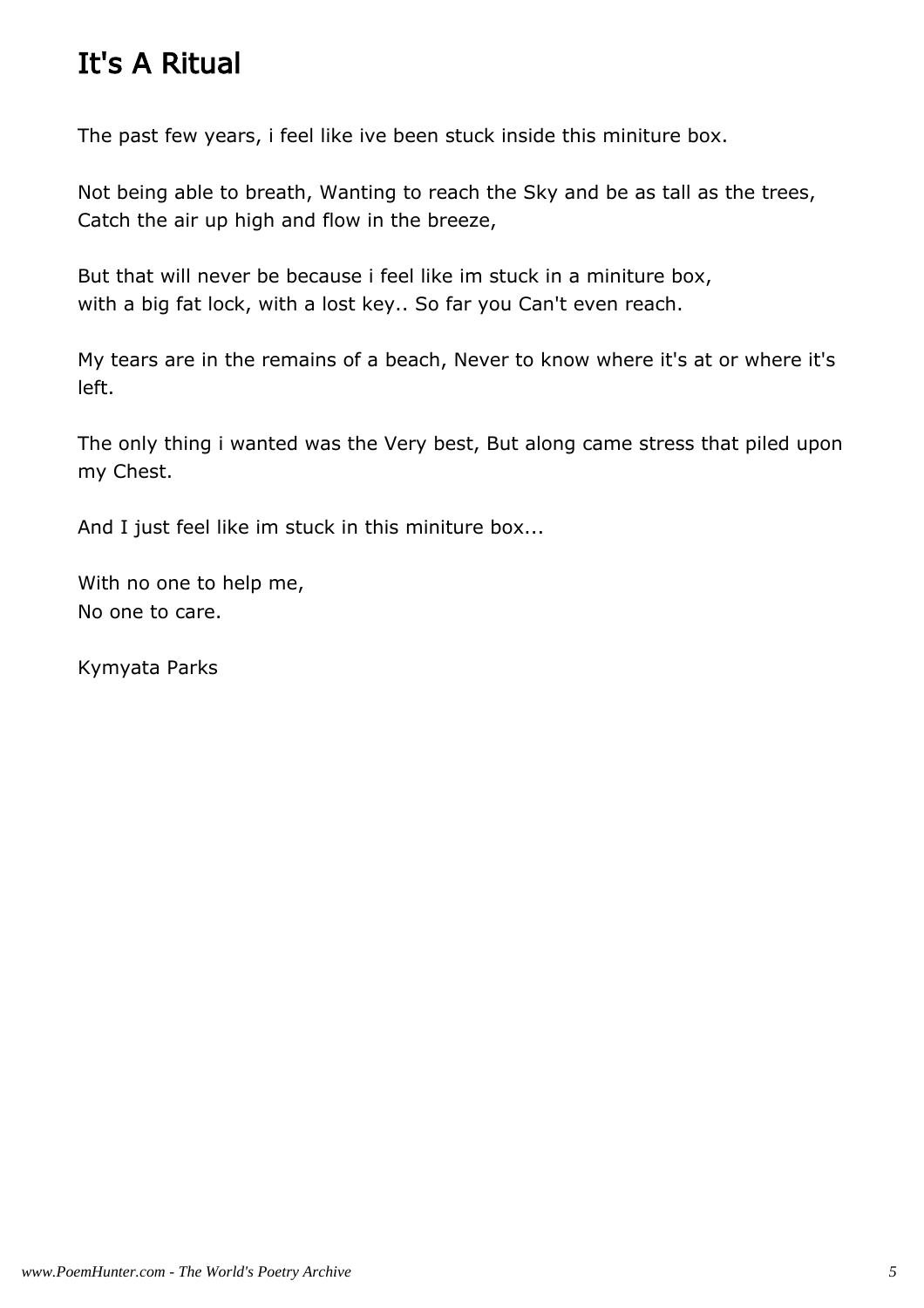## Just Maybe,

Maybe i am nothing. Maybe i really don't exist to you. Maybe i was just something that popped up in your dreams. Maybe im just a stain that will fade away. Maybe im not Beautiful. Maybe im not the one. Maybe im ment to be alone. Maybe im just a re-run. Maybe i was never a gift. Maybe i was ment to be hurt. Maybe i am useless. Maybe, just maybe this is the end of it all.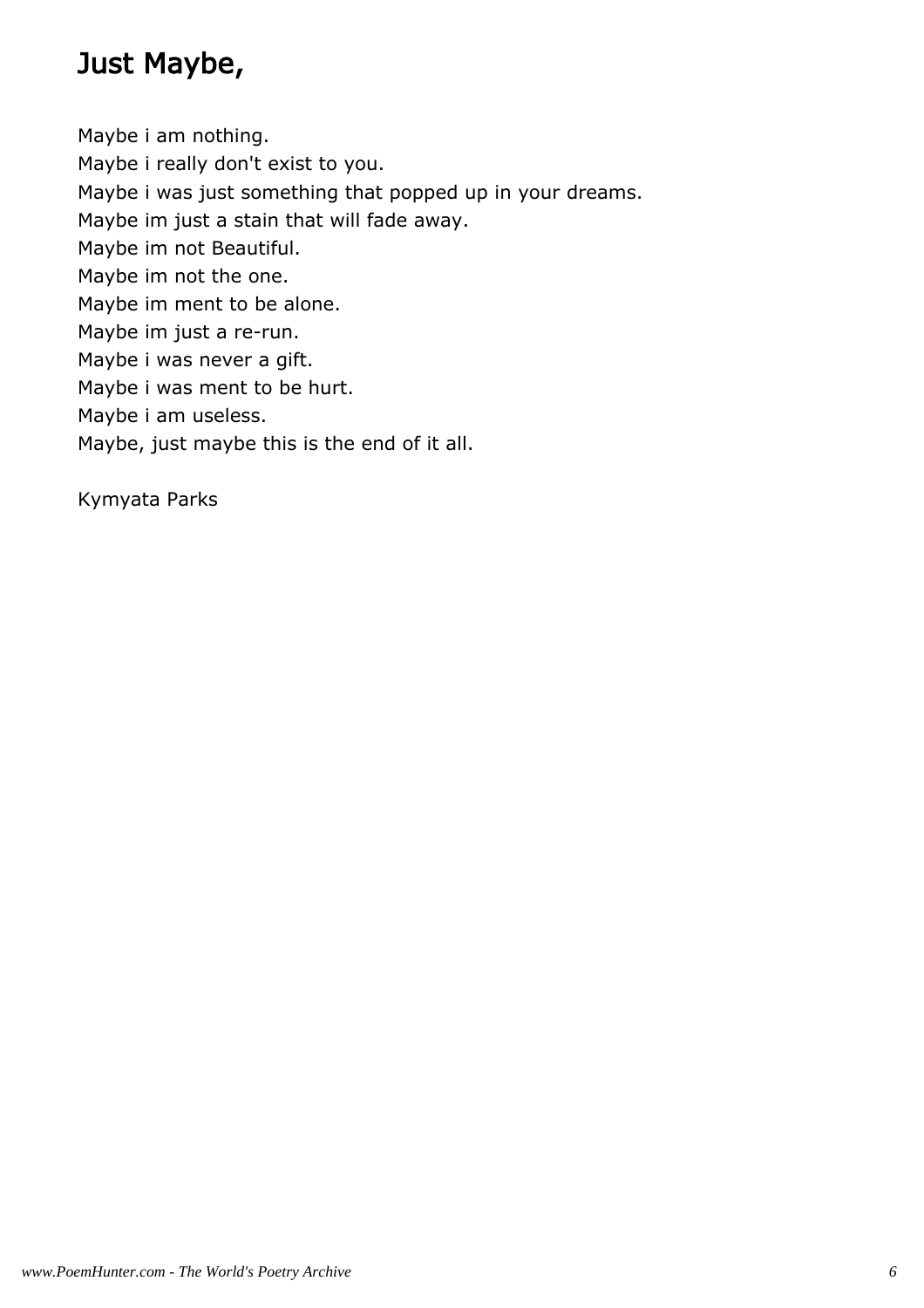# Life,

I used to think about how things used to be, but then I realized how Good life is with out certain people, and how Great life is with other's, - a quote of mines.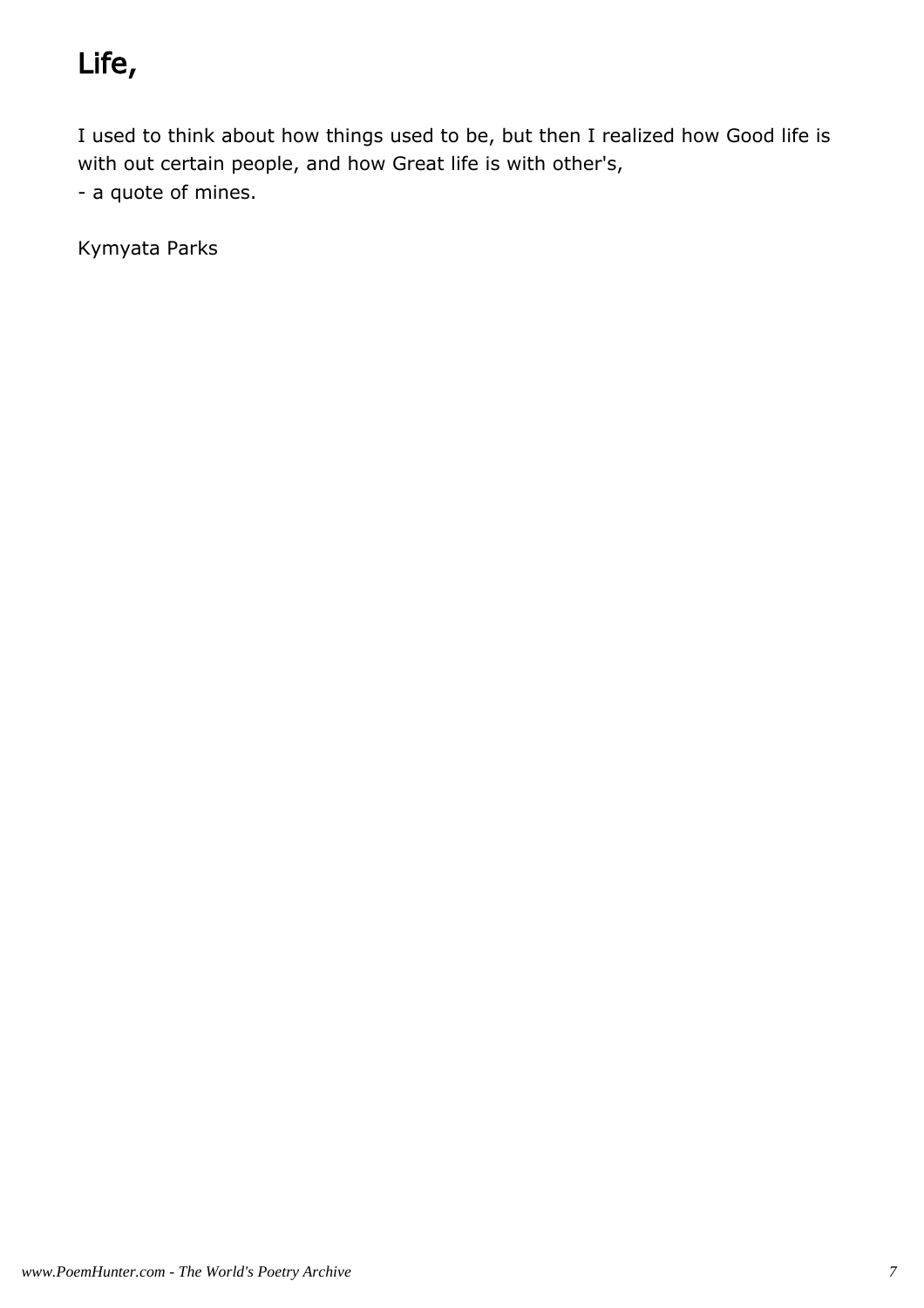#### Never And Always

Ill never be your soul mate, illl never be your match, ill never be what you what you want me to be, but weirdly still attached,

my heart will always remain broken,

ill never be able to start from scratch, ill always be the lonely pumpkin who sits and rotts in a pumpkin patch, ill always be the ice that melts as soon as it hits the sun, ill always be the sorry loser who never ever won, ill never hear your name even if you call it out loud, ill always keep my guard up because you forever made me frown, and even though this journey was started by my own trail, my heart still is bleeding, which is over flowing this pale, Sometimes i wish i could go back and change up the past, and always remember that nothing ever really lasts, but maybe one day ill wake up and this will all just be a dream, but for me right now, nothing to me is as easy as it seems.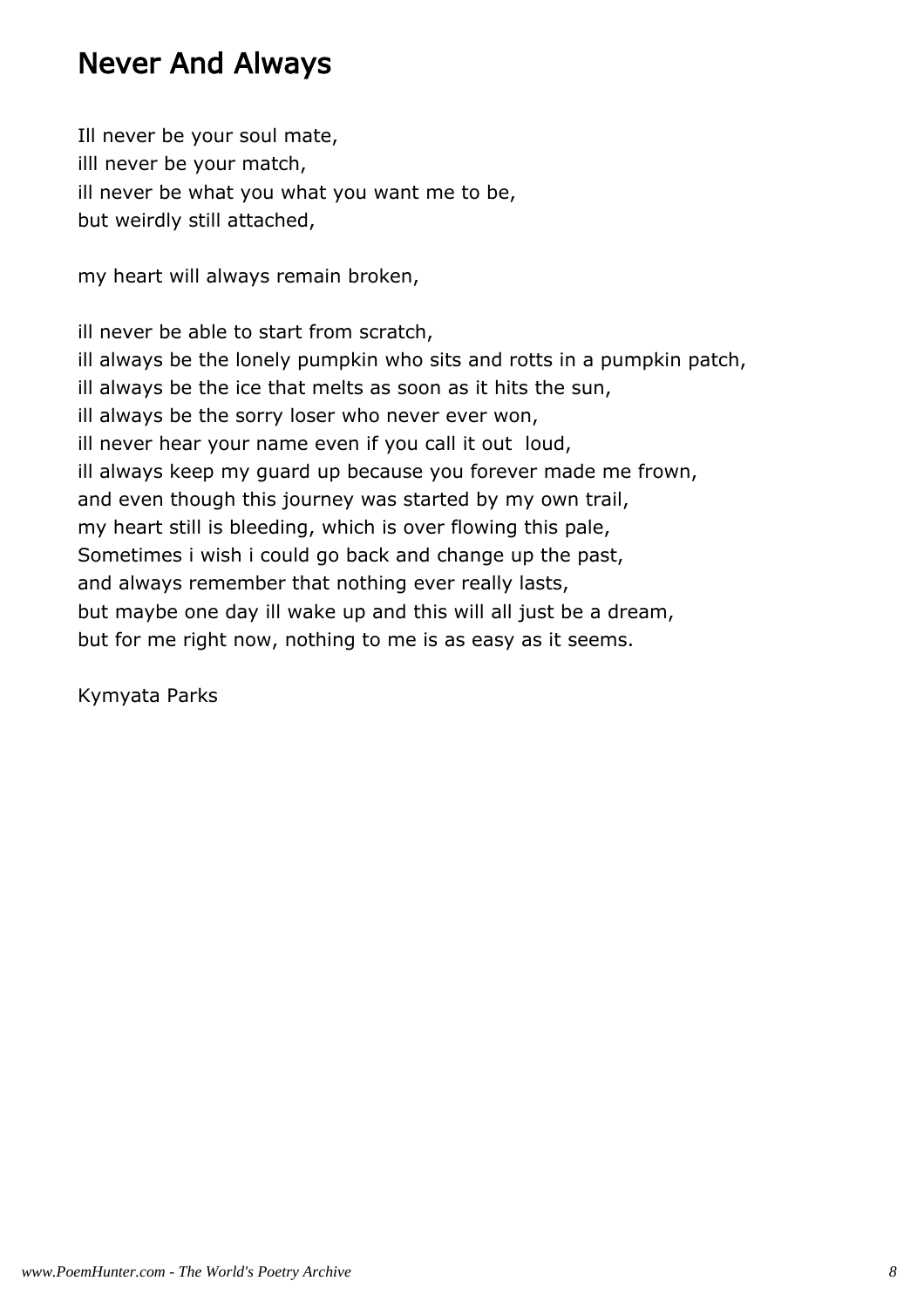# Not Good Enough

And sometimes, Your all just isn't good enough.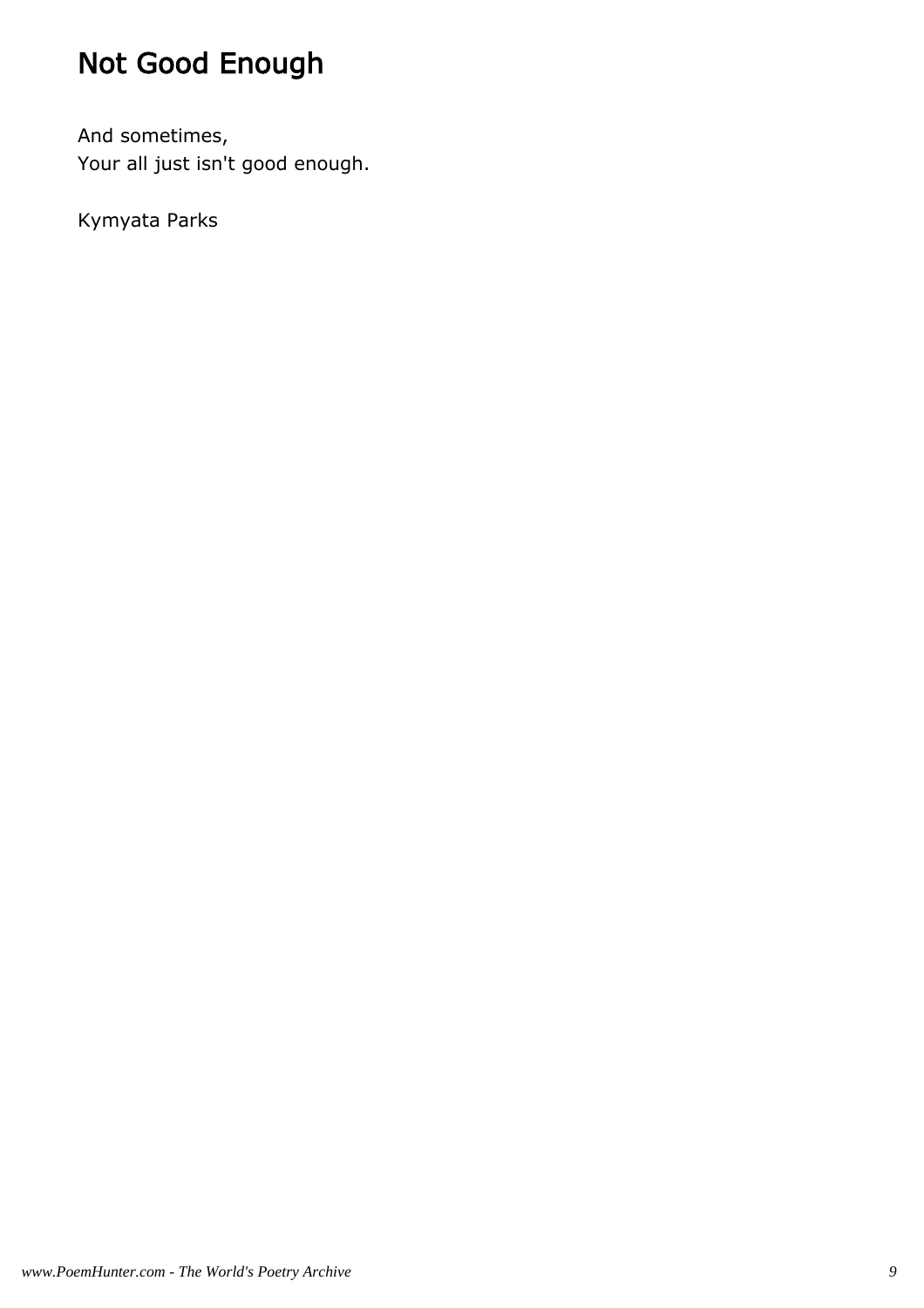# She's Happy Again

And she was happy again, She smiled, She laughed, She danced, She Glowed, She Pranced, She flew, She Ran, She loved, She talked, She yelled, She shared, She knows, that she's happy again.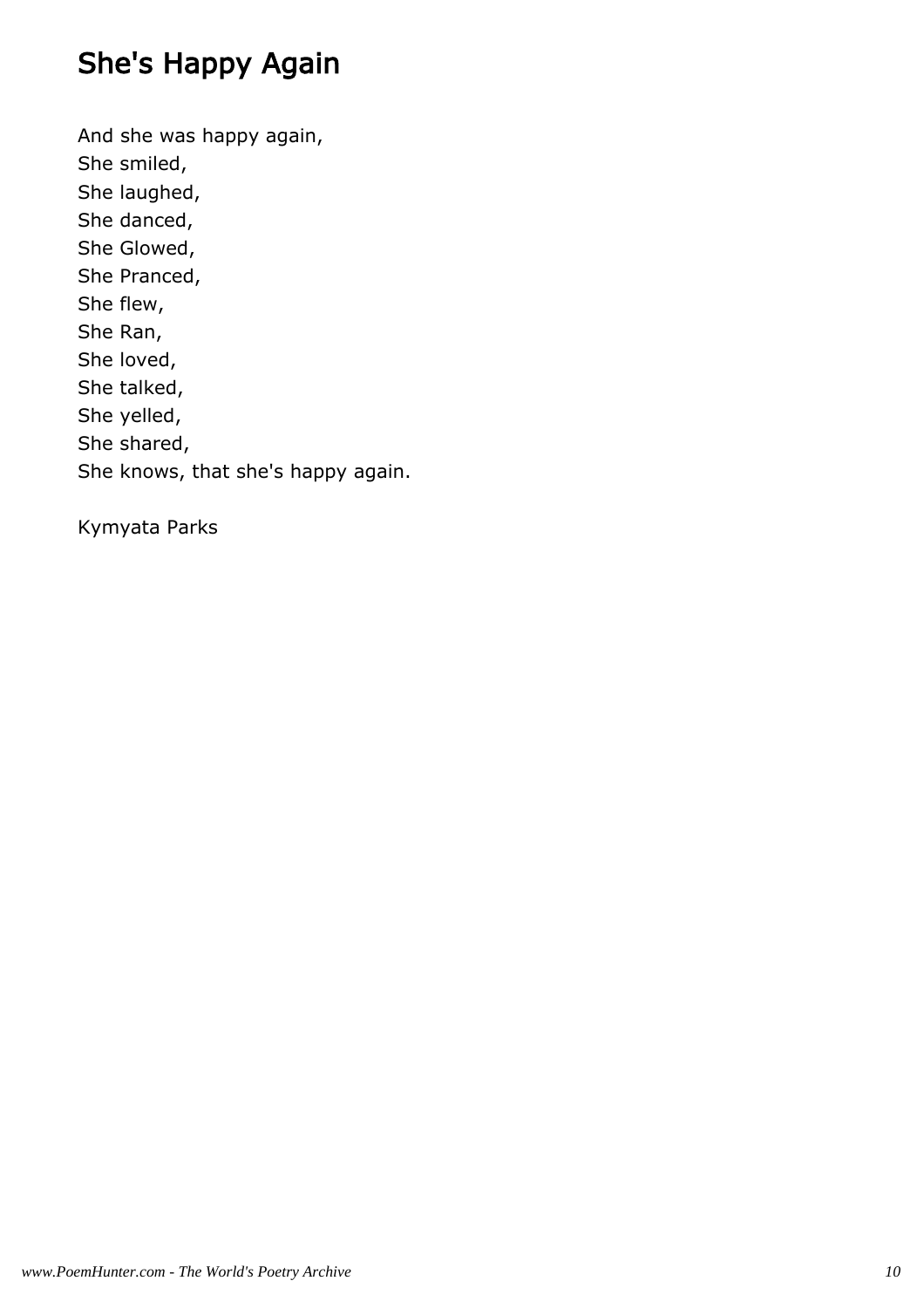# This World,

The wind blew heavily, The lake was Drying out... My Grandmother was crying, And flowers in the winter began to sprout... My brown eyes started to turn Gray, No feed for the horses, only hay... Fish in the sea had no Scales, There were millions of holes in the rusty pales... Snakes had three feet, And qoats had two tails... Silver Began to turn Gold, And Gold became dust... Nothing in the world really mattered, Not even lust... Material things were like penny's, And Penny's are nothing. This world was turning around, Actually into something.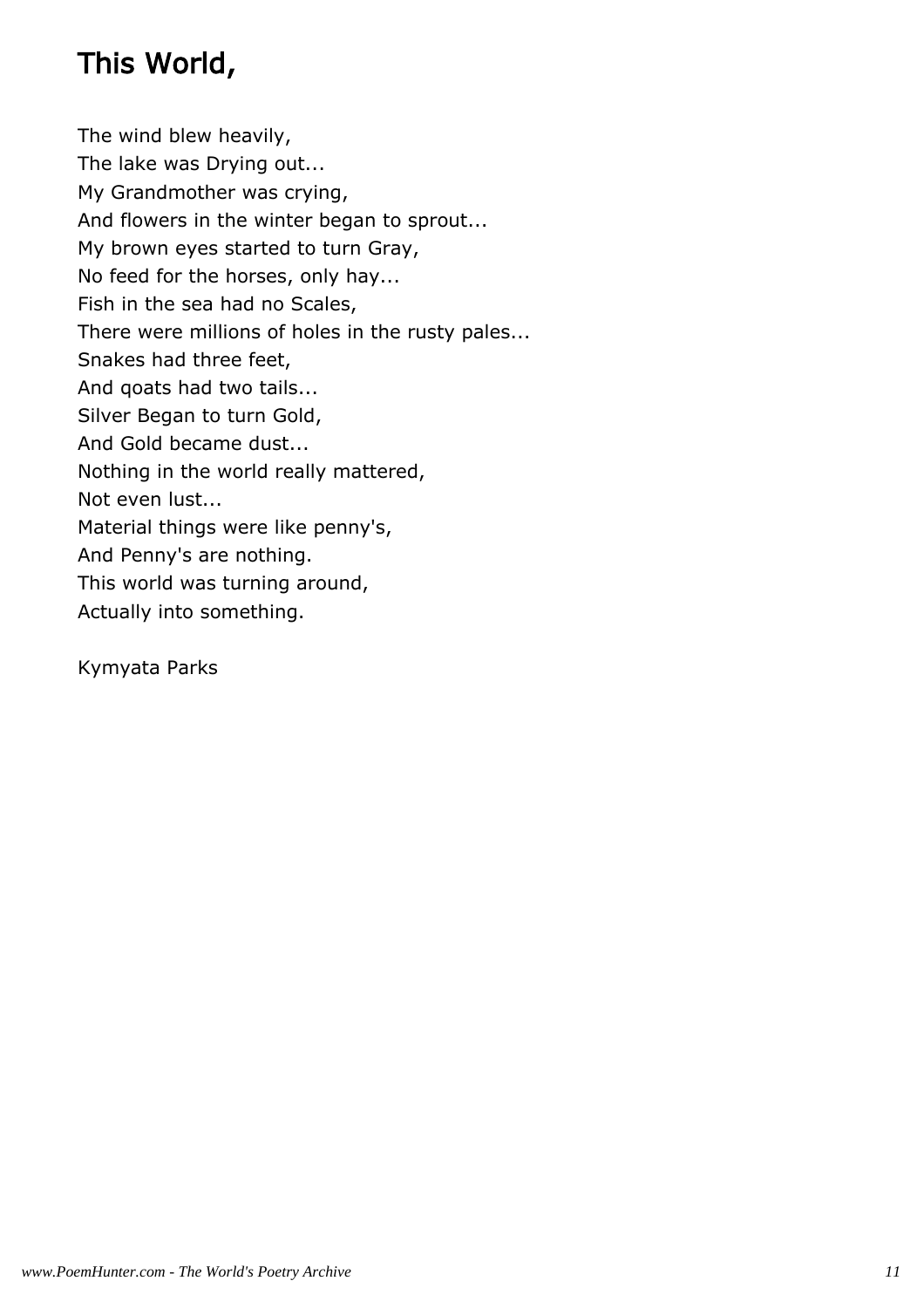#### Warm Heart

This was differen't It was a warm feeling, a feeling that i thought never existed.

Something strange, Not in a bad way in any shape or form, But a good way unexpected.

This was healing, ... healing of All the cracks in the pavement thats been chipped or broken off.

This was magic, So magical that it bonded opposites of everykind to be alike.

This is love, Something that i want to last forever.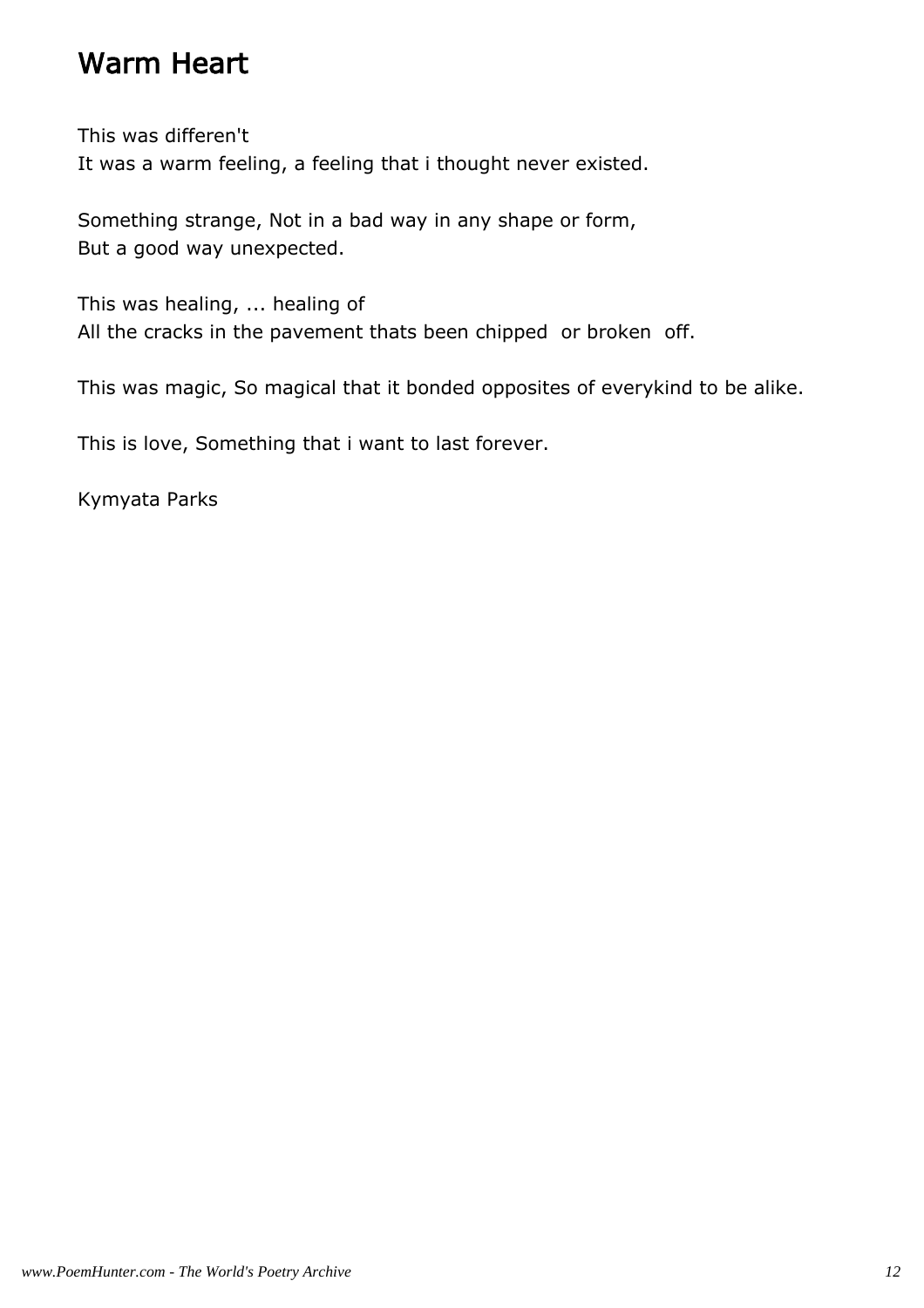#### When,

When i look at you, i have nothing to say. When i think about you, you were only a mistake standing in my way. When i hear you about you i walk away.

.....

When you look at me i wonder how you feel. When you think about me, i wonder did you care. When you hear about me do you talk and stay?

.....

When you broke my heart, how did you expect for me to feel? When you did what you did, did you realize my heart was real? When you look back on old times do you want it back?

....

So many questions, with answers that lack. I